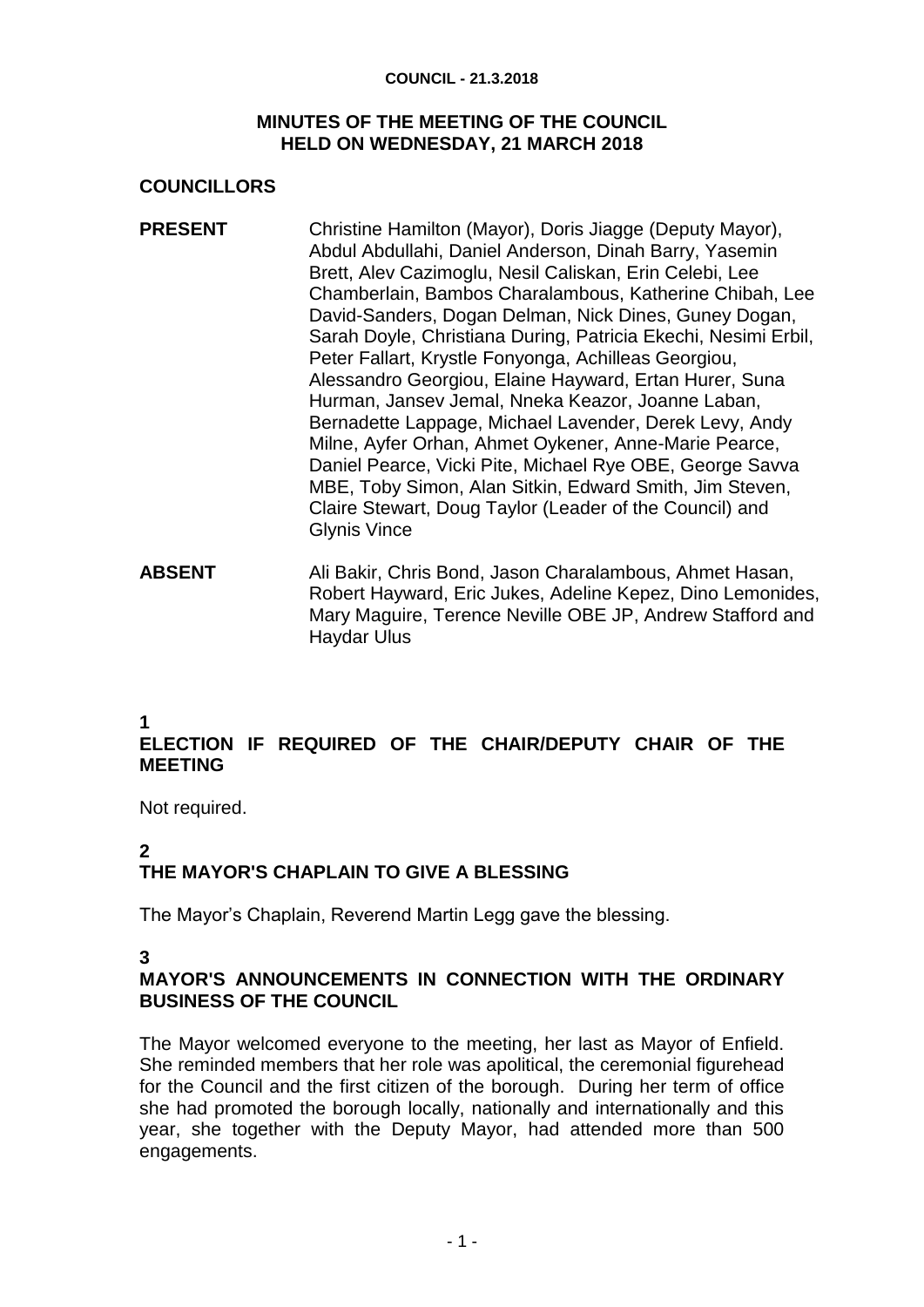### **1. Engagements**

- Meeting with the Mayor of Wigan, in her home town, (attending a football game where Wigan beat Manchester City). She wished Tottenham Hotspur Football Club good luck in the next FA cup semifinal.
- Visiting the impressive Tottenham Hotspur Training Ground in Enfield twice, meeting two of their lead board members Donna and Rebecca to talk about the community work that they were planning in partnership with the Council. The Mayor said that this had been extremely helpful to her in her new role as a board member of the Enfield Town Football Club – her number one home team. She was very proud of being part of this football club, a club owned and run by its fans - the first club in the country to do so. She encouraged members to go along and support this fantastic home team.
- Library Openings including at Edmonton Green Library, and on 22 February 2018 opening the new library at Enfield Highway.
- International Women's Day Celebrations on the 8 March 2018, to which she had been honoured to be part, laying the plaque at Palmers Green Triangle on the very spot where, in June 1914, a group of suffragettes had attempted to hold a meeting. At the time a crowd of hostile men had attempted to break up the meeting and mounted police were called to restore order. She repeated a quote from Councillor Brett: "We are incredibly proud of Enfield's role in the suffragette movement which had been a strong centre for activity". It was one hundred years ago, that women got the vote - at the age of 30 and a further 10 years later before it was 21, the same as men. The Mayor had been moved when members of the Enfield Youth Parliament had given speeches on the importance of voting from a young persons' perspective. She thanked Councillors Brett and Lappage for organising and running the event.

#### **2. Mayoral Charities**

The Mayor said a quick word about the Enfield charities that would benefit from the funds that her charity were raising this Mayoral year - ten charities which fall under the banner of Enfield Cares, Care in the Community.

- All People All Places, a local homeless charity. Seven nights a week from the beginning of January to the end of March - a different church in Enfield was providing 12 beds for homeless people. This had recently been extended due to the severe weather conditions.
- MIND in Enfield a local registered charity for over 40 years, promoting and improving psychological and social wellbeing of local people with mental health problems.
- Tender Care Health Initiative a one stop shop providing services and support for the well-being of young women and children and vulnerable teenage mums, also offering teenage pregnancy antenatal classes and advice.
- The Nightingale Cancer Support Centre in Enfield which successfully helped and supported residents touched by cancer. It served patients,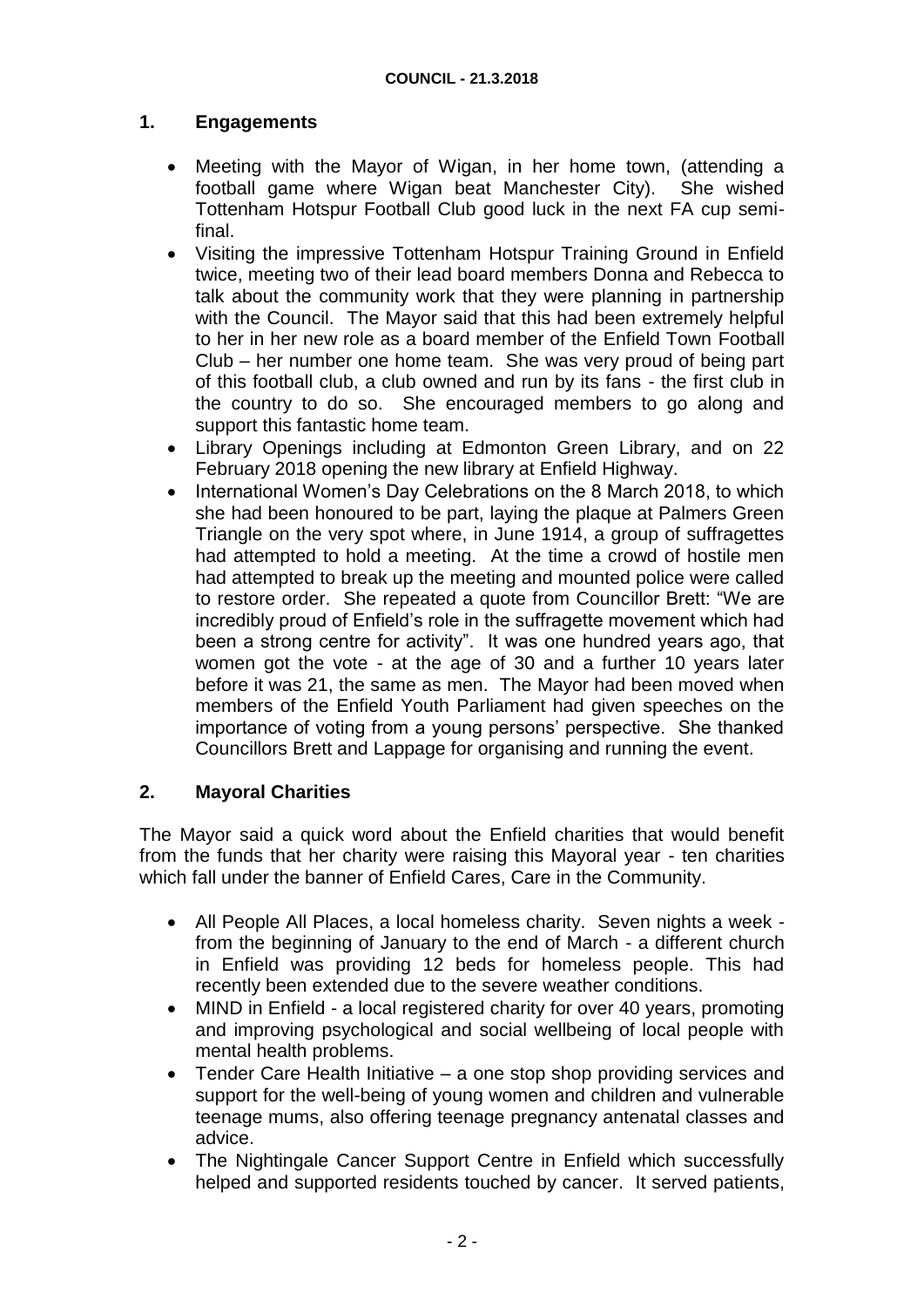relatives, carers and friends affected by cancer providing information and support, working with their volunteers. Last month, they had launched a new base in Baker Street, Enfield.

- The Sickle Cell & Thalassaemia Fundraising Group, which she thanked personally for the work they were doing for this charity, allowing up to date technology to be purchased for the good of the patients, in Enfield.
- Enfield Macmillan Cancer Support which had an incredible role model working for them and us in Enfield. Hayes Reese, an official MacMillan representative, an amazingly generous and warm hearted person, who worked non-stop to raise money for cancer. The Mayor gave him a massive thank you for his support this mayoral year.
- Enfield Carers Centre a local charity providing information, advice and training to people looking after a loved one, a hugely important support mechanism for Carers in the borough.
- The Chickenshed Charity Theatre which Enfield was lucky to have in the borough. They worked closely with many people through their weekly workshops, connecting with schools, and engaging with others to provide this valued service. They were also the venue for the Mayor's charity fundraising events: two blues nights, one` organised by St Harmonicas' Blues club and other event, which was due to take place on the 7th April 2018. She asked members to join her there.
- Enfield Disability Action operated a one stop shop for disabled people in the borough. Although simple to explain, they did so much to provide valued support.
- Age UK which was providing a Memory Club in Enfield. The official launch happened last week. Alzheimer's and dementia sufferers can access the club, together with carers to exchange thoughts, ideas and support. The Mayor said that her visit had been quite moving.

The Mayor said that without the kind generosity of people like the members, these charities would struggle to exist and gave a massive thank you to all.

The Mayoral charity work was continuing and they would be busy until the end of the Mayoral year, so she asked members to please look out for planned future events.

## **3. More Engagements**

Citizenship ceremonies which the Mayor attended alternatively every week with the Deputy Mayor, Councillor Jiagge. They both felt proud to be present and to be able to welcome the new citizens to Enfield and the UK.

The Mayors Quiz Night had been a great success and the Mayor thanked Paul Everitt and his staff, for their kindness in letting them use the Long Gallery at Forty Hall for the event. She also thanked Hayes Reese for organising and running it. This was following his amazing work on the Mayor's Ball and his planning for an afternoon tea in the Long Gallery at Forty Hall on St Georges Day. She asked members to put the 24th April 2018 in their diaries.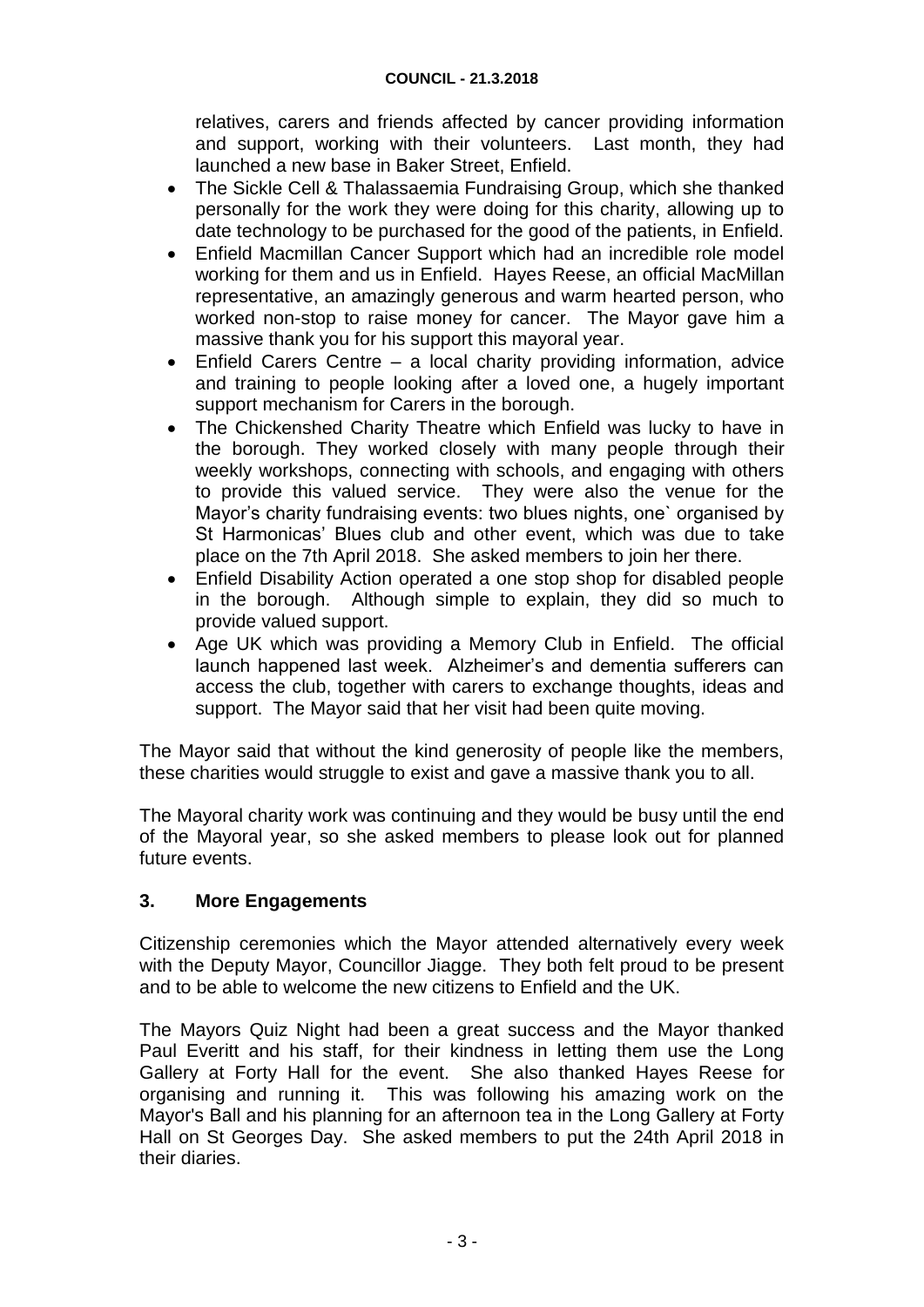### **4. Thank yous**

The Mayor said that as this was her last council meeting, she would like to thank the many friends and other people who had worked so hard to help with the Mayoral role. Councillor Jiagge, Deputy Mayor who had fully worked with and supported her fundraising. Hayes Reese mentioned earlier who had been a fantastic lead and volunteer on her charity fundraising work.

She thanked Shaun Rogan, Head of Strategy, Partnerships, Engagement and Participation, for his help and support setting up Enfield Cares/Care in the Community charity project, the Mayoral Office Team, Koulla Panaretou, Gordon Hall, Paresh Thakore, Nicola Lowther, Kathy Constantinou, Jayne Middleton Albooye and Jeremy Chambers, and finally Claire Johnson and Penelope Williams (Governance and Scrutiny) for their support and fantastic organisation of these Council meetings.

The Mayor ended by saying "I trust that the evening goes smoothly and invited everyone into the Mayor's parlour for a drink after the meeting".

Councillor Taylor thanked the Mayor for her fantastic year, and the money raised for the ten caring charities she had identified, including the £10,000 raised at the ball. He listed her achievements as including: obtaining signage for the Enfield Town Football Club: celebrating women's representation; and her invitations to many organisations, in her desire to democratise the Mayor's parlour. He acknowledged her love of music and her support for the Millfield and Chickenshed theatres. Finally he concluded by praising the way that she had chaired the Council meetings, with fairness and impartiality. He hoped that she would continue her role in civic life and looked forward to many years to come.

Council Laban echoed Councillor Taylor's praise, saying that she had known from the beginning that the Mayor had fantastic qualities, and that she would be an excellent advocate for the borough. She had always been especially polite and courteous to herself, especially on occasions when she had been the sole member of the opposition, attending events. She felt that Enfield should be proud of her.

Councillors Simon, Sitkin, Anne-Marie Pearce, Jemal, Delman, Hurman, Chamberlain, Doyle, Hurer, Fonyonga, Lavender and Celebi all spoke at the meeting outlining their personal experiences as councillors and thanking their fellow colleagues and officers for the support provided during the time they had served as members.

The Mayor wished them all a good future.

#### **4**

## **MINUTES OF THE MEETING HELD ON 21 FEBRUARY 2018**

The minutes of the meeting held on 21 February 2018 were agreed as a correct record.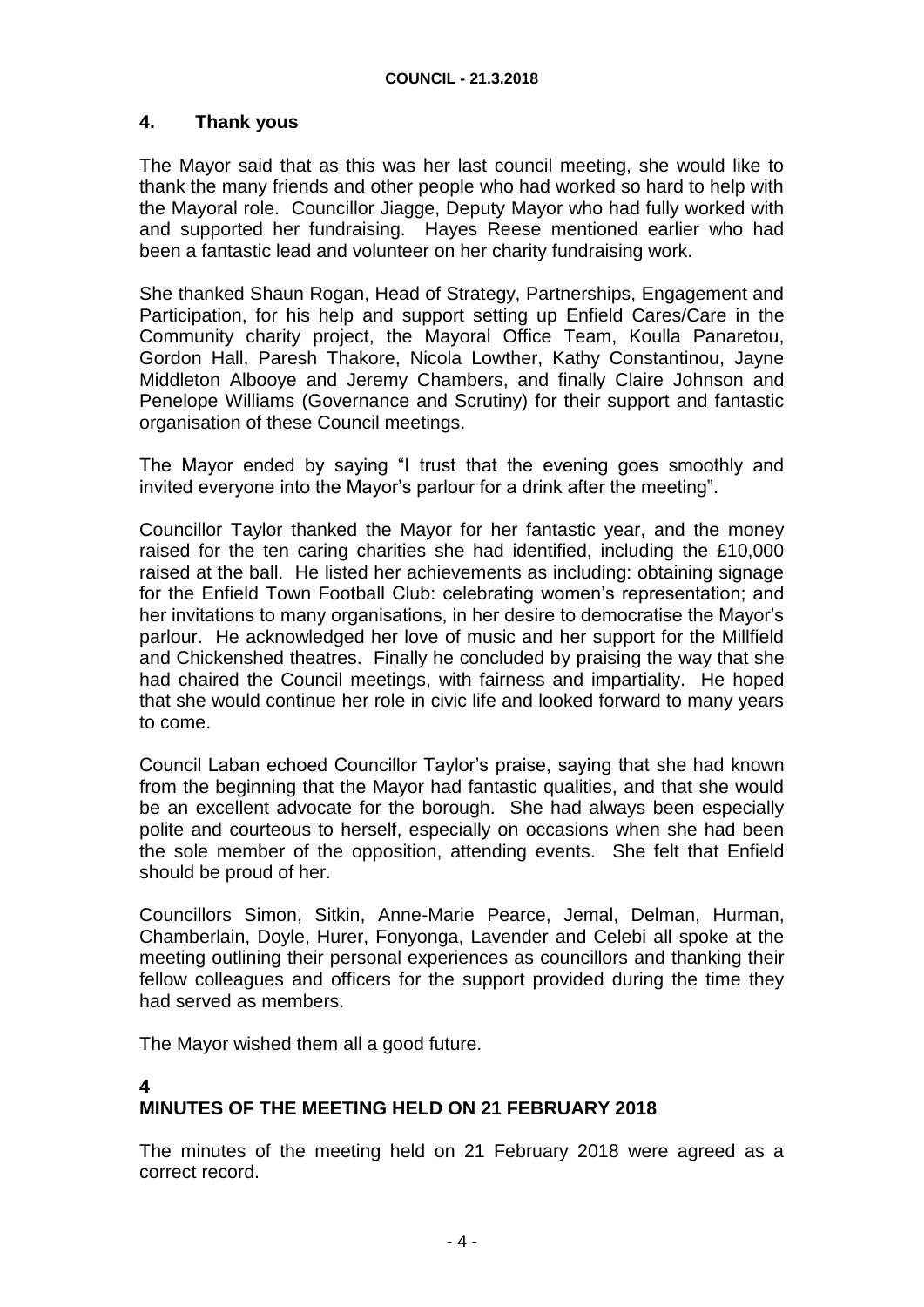#### **5 APOLOGIES**

Apologies for absence were received from Councillors Bakir, Bond, Jukes, Kepez, Lemonides, Maguire, Neville, Daniel Pearce, Stafford and Ulus, and for lateness from Councillors Bambos Charalambous, David-Sanders and Keazor.

#### **6 DECLARATION OF INTERESTS**

Councillor Joanne Laban declared a non-pecuniary interest in Motion 9.5 in the name of Councillor Orhan as her mother worked in a school which had been run by Carillion.

Councillor Alessandro Georgiou declared a non-pecuniary interest in Item 9.3 in the name of Councillor Laban on the extension of the Mayor of London's Ultra Low Emission Zone as he worked for a company which had a client who was involved in the industry.

## **7**

## **OPPOSITION PRIORITY BUSINESS - "LABOUR COUNCIL FAILINGS SINCE 2010"**

Councillor Laban introduced the issues paper, prepared by the Opposition Group.

- 1. Issues highlighted by Councillor Laban were as follows:
	- She highlighted three key areas of concern, housing, customer services and scrutiny.
	- Housing was one of the biggest issues in London and this administration's record in this area was, in her opinion, less than impressive. Meridian Water was in limbo after 18 months of failed negotiations. She felt that if they had used the GLA framework, houses would have been built by now. She also had concerns about the impact on the proposed development of the Labour Mayor of London's industrial strategy.
	- After eight years the small housing site developments were still not complete. It had been a scandal that the nearly completed buildings at Jasper Close had had to be knocked down because they had not been protected against bad weather. There were also significant delays in other housing schemes.
	- Concern that customer service standards had dropped significantly and this was not in her opinion due to cuts. Management of the transformation to new ways of working had been poor. The website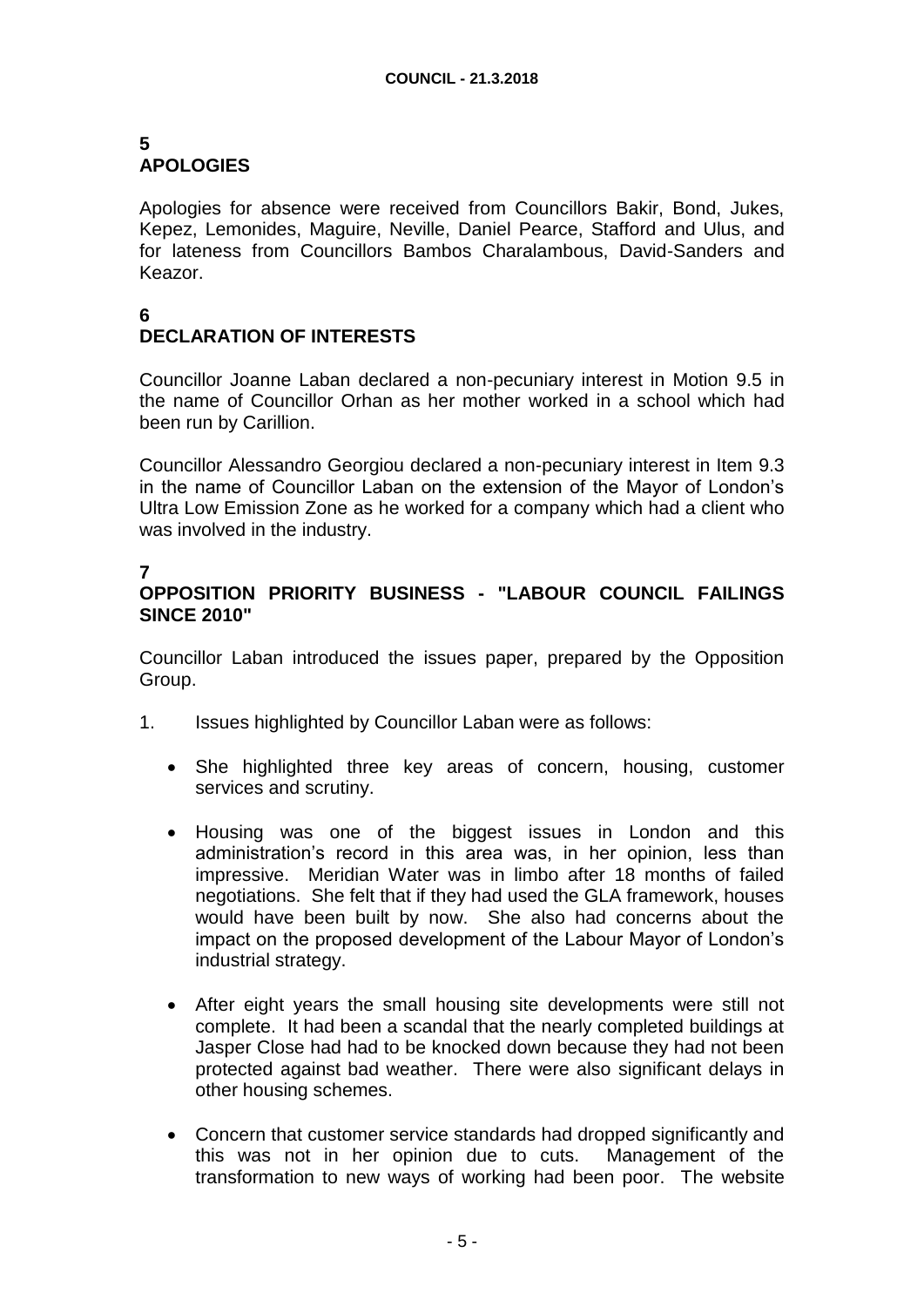was not fit for purpose: it could not cope with the large number of users pushed on to it. Members Enquiries and Freedom of Information requests were taking far longer than they should. Good customer service was important to residents, particularly the vulnerable.

- Cuts to scrutiny reduced accountability.
- Many people had yet to see the reality of the Council's vision.
- 2. Councillor Achilleas Georgiou, Deputy Leader, responded on behalf of the Majority Group highlighting:
	- That he could rebut every point made by the Opposition.
	- That the Conservative Opposition lacked belief in themselves, shown in the wording of the recommendations, and in that several members were defecting to safer seats.
	- Acknowledgement that the Labour Administration aimed high but could not always achieve what they hoped to due to shortage of money from Government. That the Conservative Government had attacked local government: Enfield's funding had been reduced by £161m since 2010 with a further £35m proposed for 2019-20.
	- Recognition, that despite the cuts, the administration had been able to, among other things, find a further £4.2m for education, fund 16 new police officers, install more CCTV cameras, 93% of schools had been judged good or outstanding, create two new parks including an artificial grass pitch on Enfield playing fields, plant 623 new trees, reducing the carbon footprint, build new homes and attract new businesses including the Camden Brewery.
	- He looked forward to welcoming many more hard working Labour councillors on 3 May 2018.
- 3. Other issues highlighted during the debate were as follows:
- a. The need highlighted by the members of the Opposition Group:
	- To acknowledge concern about the huge reductions in spending areas including in the capital programme, including for Meridian Water, in social care, children's services and in environment. Most of the capital expenditure being for Cycle Enfield. More money should be being allocated to repairing the infrastructure, repairing schools, and maintaining council properties.
	- Also concern about the money being used to bail out, the failed, in the opinion of the opposition, Enfield 2017 programme and the planned increase in expenditure for Housing Gateway and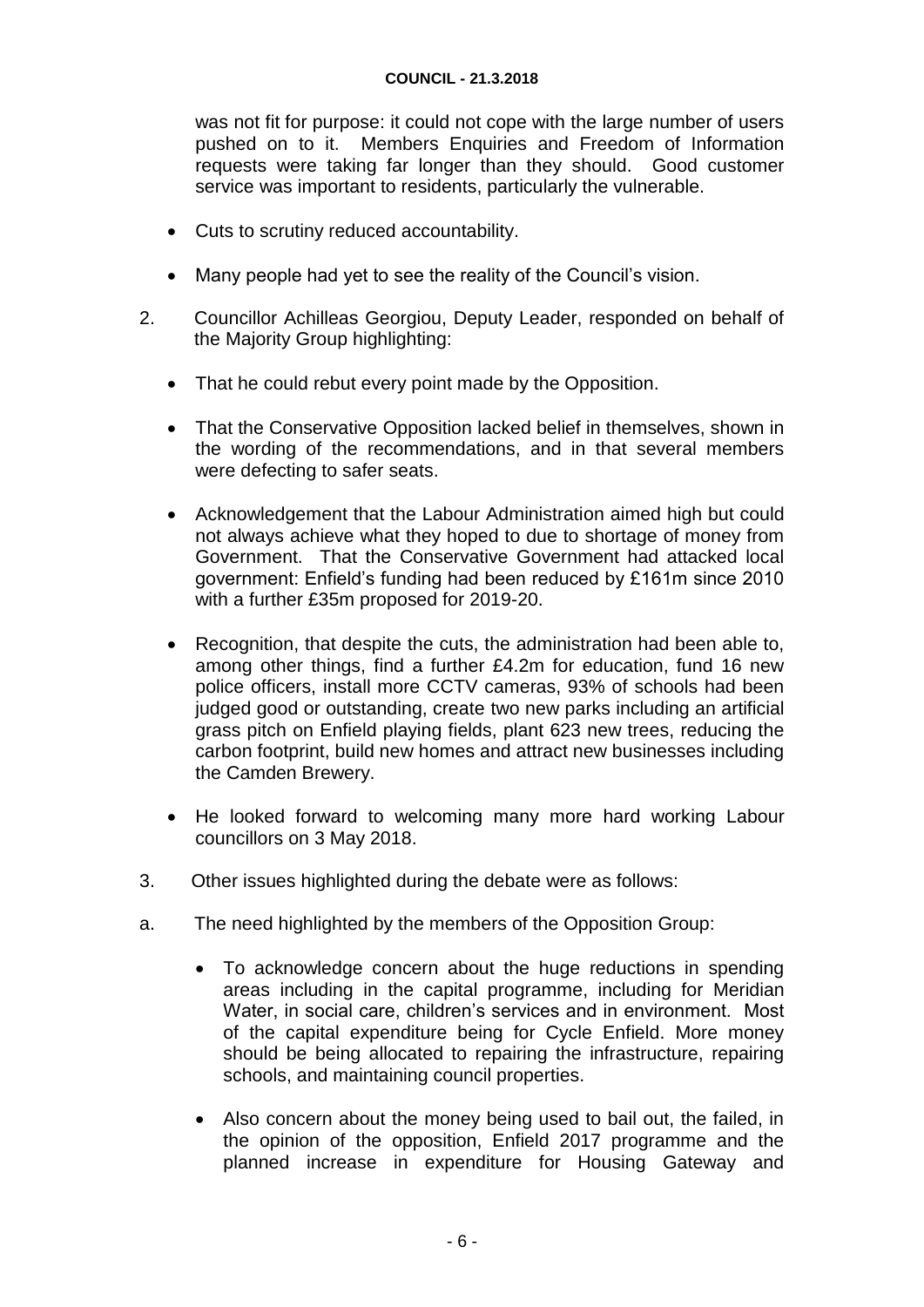commercial investment which for a Labour authority seemed bizarre.

- To acknowledge that the Conservative administration in 2002 had had to sort out the Council's finances, reducing the debt and building up the reserves. After 2010, the Labour administration had failed to plan for the severe cuts to local authority spending, that they had been warned were coming, spending recklessly on the Enfield Residents Priority Fund and the market gardening scheme. Overall the Labour administration had increased debts and raised taxes. The Council now owed £2,400 for every person in Enfield. Procurement mistakes had been made and risks had not been properly assessed. The Conservative Government had had to repair the economy, after the damage caused by the previous Labour Government.
- To recognise that the 2017 reforms had been a disaster, that the hubs did not work, the phones were not being answered and the budget deficit was increasing, as was interest on the Council's debts.
- Concern about the increasing democratic deficit, through the bonfire of scrutiny, the cuts to the length of speeches at Council, reducing the time available to expose the ineffectiveness of the administration.
- Concern about the shortage of secondary school places and the ideological opposition to the academy and free school programme, which could have bought extra resources to the Council at an earlier stage. The view that the credit for the educational improvements were down to headteachers and staff, not the authority.
- Concern about the decline of the local shopping centres and the problems contacting planning officers, for which residents were paying.
- Whilst crediting the administration for preserving some of the libraries, there were concerns about the closure of the Southgate library and its move to Barnet and Southgate College. As well as the premature closure of Enfield Highway Library, due to a lack of forward planning, and its replacement in an office building, opposite.
- Concern about where the additional £60m identified by the Section 151 officer was being spent.
- b. The need highlighted by members of the Majority Group:
	- To recognise that the Labour administration had been responsible for the development of new homes on the Ladderswood Estate, the small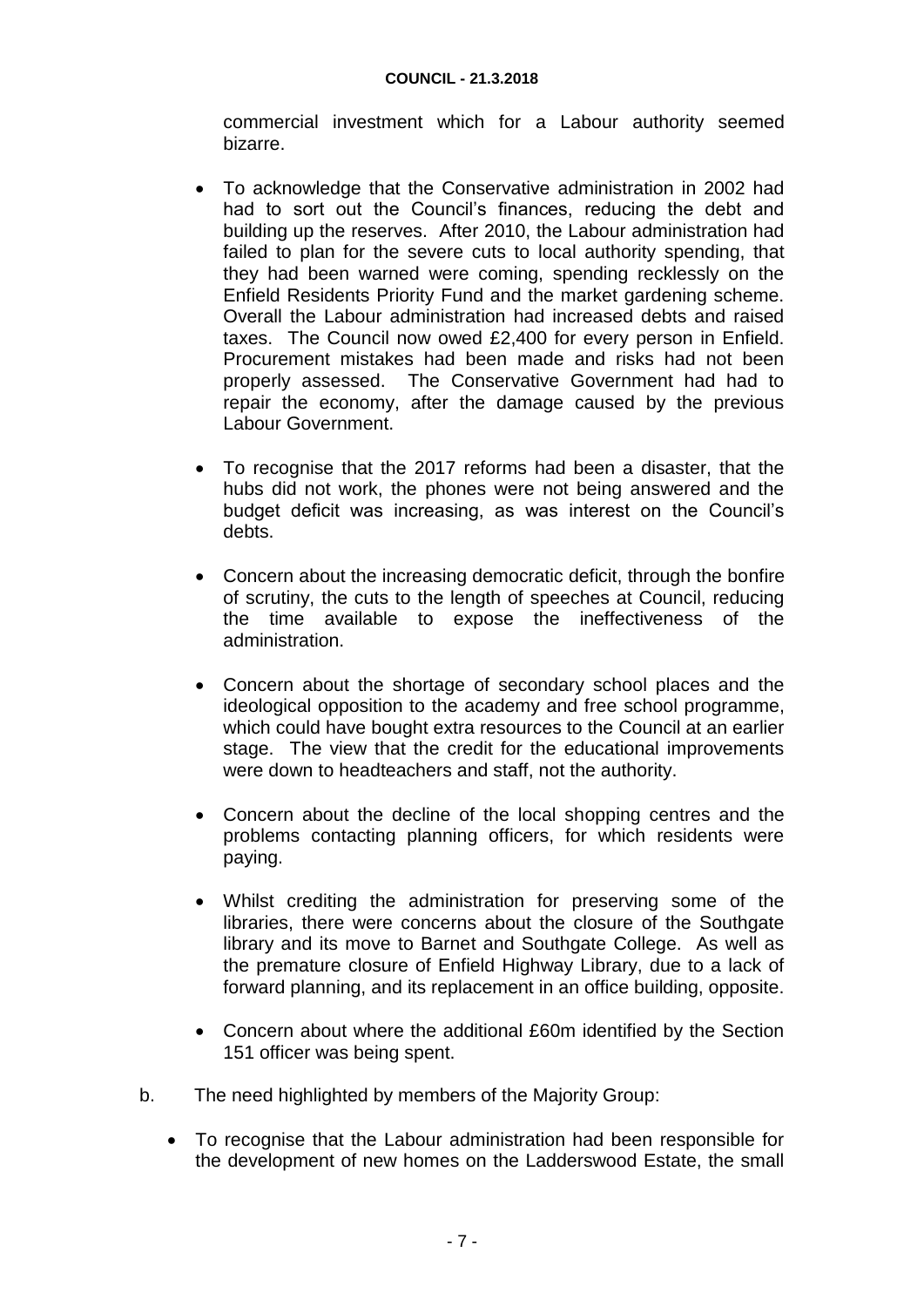housing sites, Ordinance Road, Ponders End Electric Quarter, the Alma and New Avenue estates.

- To understand on Meridian Water that works had begun: 35 hectares had been purchased, the Network Rail station moved and 135 homes had received planning permission and it would be an attractive development. Appointing Barratts, as the development partner, would have meant approving a bad deal for the people of Enfield.
- To acknowledge the praise received by the Council for their housing delivery and the national awards they had received. This had been despite Government policies including right to buy which had meant the loss of thousands of council homes, the failure to fund safety measures following the Grenfell Tower disaster and which had resulted in a huge increase in homelessness.
- To acknowledge that the Conservatives did not have a positive vision for the future. When in power they had wasted their opportunities to develop the Council's industrial base. Despite sky rocketing price rises, the Labour administration had created thousands of jobs including as part of the Montague 406 redevelopment, the Lee Valley Heat Network, nurturing green technology companies and other small and medium sized businesses, improving vocational education, bringing in food and beverage companies, encouraging small manufacturing with Building Bloqs and successfully facilitating the move of Metaswitch, creating and co-ordinating a mixed local economy to combat the effects of BREXIT.
- To recognise the heroic efforts of health and social care workers in providing safe, good quality services, despite the attacks from Government. The Labour administration had provided a new state of the art care home which had been recognised as a need by the Conservatives in 2006 but which they had failed to do anything about. Conservative led governments had reduced the number of beds at Chase Farm from 500 to 50, bought in a top down re-organisation resulting in GP's being paid not to refer patients to hospital, causing one local hospital to be in melt down, patients queuing in ambulances and 1.2m elderly not receiving the care they needed.
- That there was acknowledged to be a £2b funding gap nationally in children's services and that Adult Social Care was nationally at tipping point.
- The Conservative Government had cut both the police budget and the public health budget and the Labour administration had had to step in to protect residents.
- The Labour administration had managed to keep open the libraries using varied option including innovative partnerships with other organisations. The hub libraries were now major destinations. They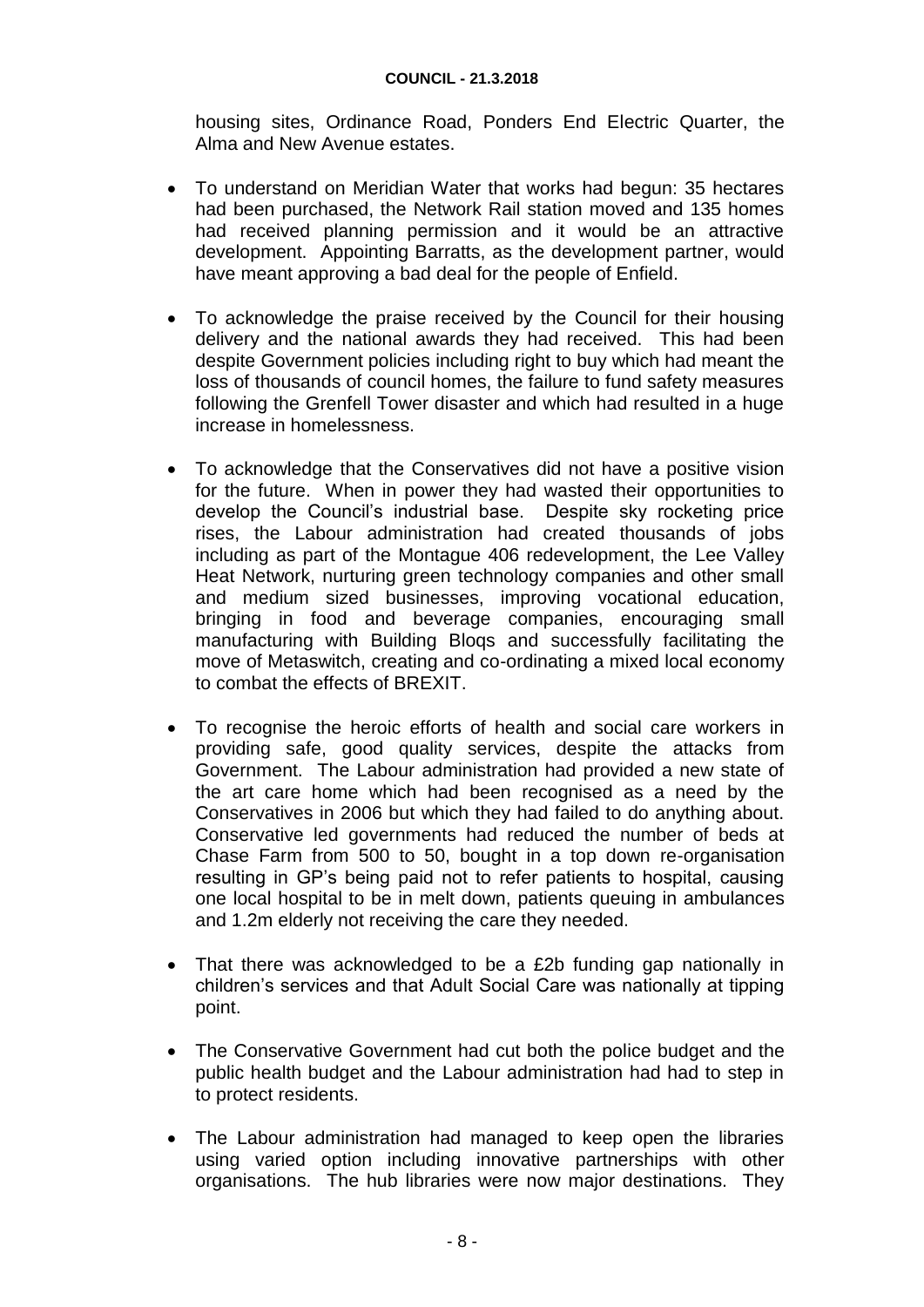had maintained provision and improved access with £1.5m visits this year.

- The Building Schools for the Future budget had been cut risking much needed school repairs, but the Labour administration had managed to find money to create new kitchens and dining halls and provided 4,000 primary school places so that no child was without the offer of a place, despite the Government cuts. The discussion on the secondary academy had begun in 2014 but the Government had failed to deliver in time.
- Concern that the Opposition was proposing to rip up the cycle route along Green Lanes at a cost of £2m and further liabilities to TfL, a scheme that they had originally supported.

During the debate Councillor Stewart moved and Councillor Anderson seconded two proposals under 2.2 of the Council procedure rules to extend the time available for this issue firstly by 15 minutes and secondly by a further 20 minutes.

3. At the end of the debate Councillor Laban summed up on behalf of the Opposition Group as follows:

That there had been failings by the Labour administration and there were many examples of failure to provide real services for real people. Meridian Water was in trouble. She felt that the borough would be a better place to live, work and do business under a Conservative Administration.

4. Councillor Taylor then summed up on behalf of the majority group responding to the recommendations in the Opposition Priority Business Paper:

He expressed disappointment that not a single Conservative backbencher had turned up for a recent parliamentary debate on Local Government. That despite Therese May's promises on fairness and equality. It was a local Labour administration that was delivering. They had had to live with the consequences of the cuts made by their Conservative Government.

Cycle Enfield, creating segregated cycle routes had originally been supported by the Opposition and in a previous Opposition business the Conservatives had promised the investment and the segregation. He did not believe that a future Conservative administration would dig them up and return the money to Transport for London. This was a fairy tale.

The Labour party had good values, the Conservatives none.

After the debate, the Leader's response to the Conservative Opposition Business paper, was agreed following a vote with this result:

For: 30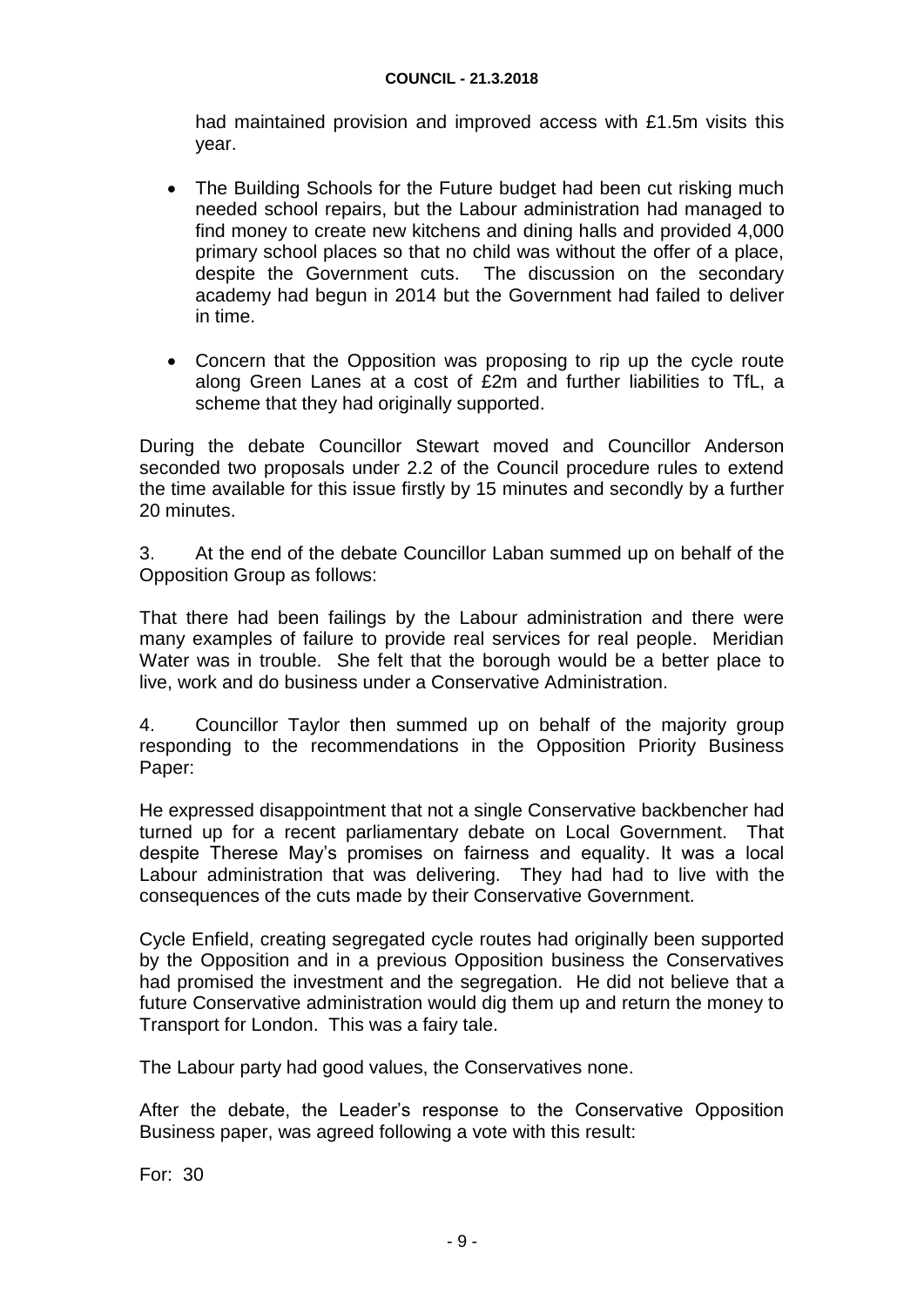Against: 16 Abstentions: 0

The recommendation in the Opposition Business paper was therefore not agreed.

#### **8 STATUTORY PAY POLICY STATEMENT**

Councillor Simon moved and Councillor Doyle seconded the report of the Assistant Director Human Resources, on the review and adoption of a statutory pay policy. (Report No: 178)

## NOTED

- 1. That the policy had been approved and recommended onto the Council by the Remuneration Committee on 20 February 2018.
- 2. Statutorily, the policy had to be reviewed and updated every year. The most significant change this year was the proposal to remove performance related pay from senior officers. This had been found to be divisive and it was felt that it would be more effective and encourage people not to work in silos, to go back to a more straightforward incremental system. Details were being worked up for consideration at the next Remuneration Committee meeting.
- 3. The changes had bipartisan support.
- 4. Councillor Rye's view that the performance related pay system had been very effective and was helpful when senior officers were not meeting their targets. Without it there was a danger of incremental drift.
- 5. In future it was intended that increments would not be linked to the appraisal system. In the existing system high performance was expected of all staff and nearly all staff did meet their targets. The existing system had been externally validated and been found to have limited effectiveness. De-linking would help improve the Council's achievements.

**AGREED** the amendments to the statutory pay policy statement attached as appendix 1 to the report.

## **9**

## **CHANGE IN THE ORDER OF BUSINESS**

Councillor Stewart moved and Councillor Taylor seconded a proposal under paragraph 2.2(B) of the Council procedure rules to change the order of items on the agenda to take the following motions in the following order: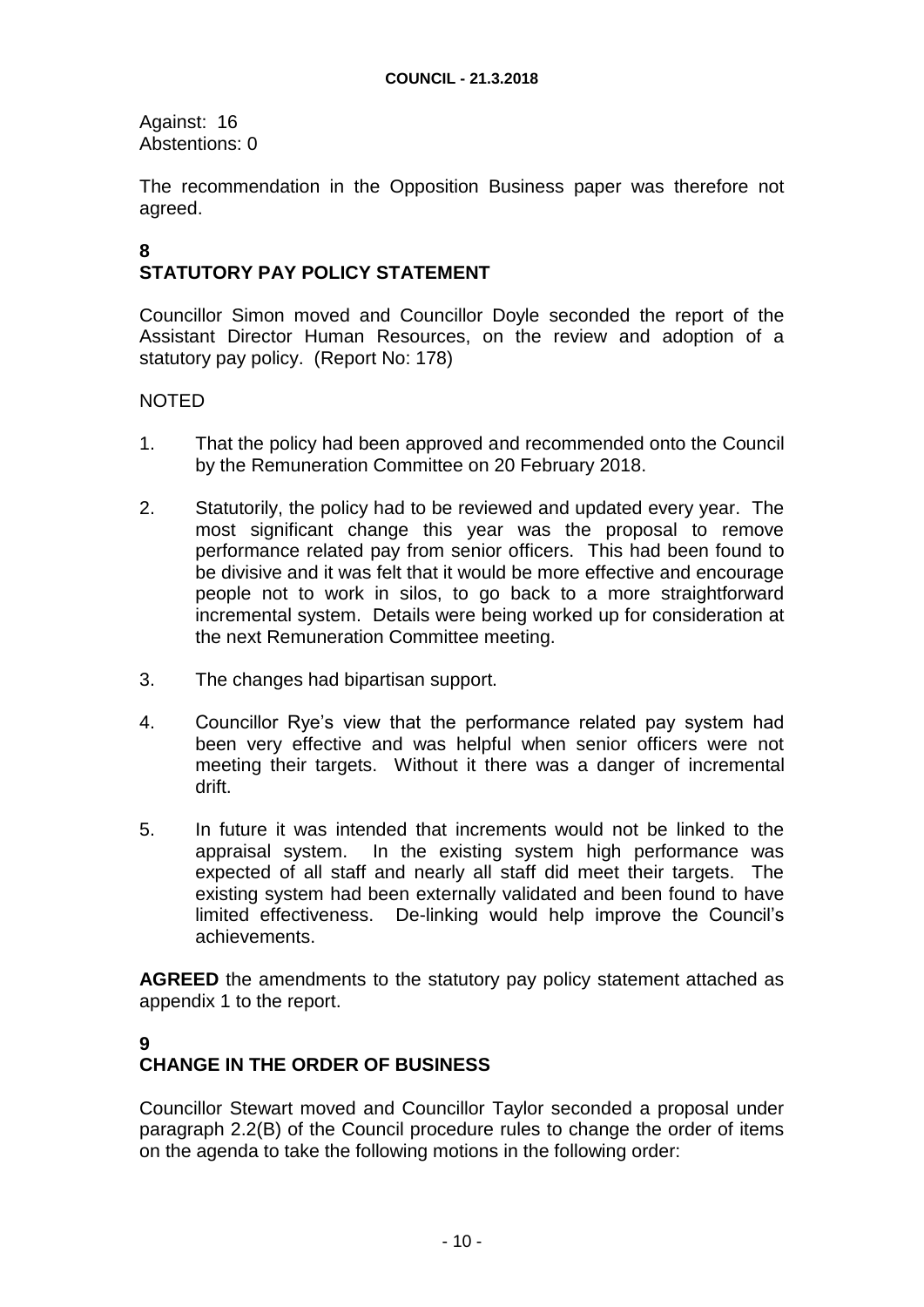- 9.13 Motion in the name of Councillor Taylor
- 9.7 Motion in the name of Councillor Barry
- 9.5 Motion in the name of Councillor Orhan
- 9.6 Motion in the name of Councillor Sitkin

The change in the order was agreed following a vote with the following result:

For: 29 Against: 14 Abstentions: 0

Councillor Vince then moved and Councillor Rye seconded a proposal under paragraph 2.2(B) of the Council procedure rules to change the order of items on the agenda to take motion 9.1 in the name of Councillor Rye, as the next item of business.

This change in the order was not agreed following a vote with the following result:

For: 16 Against: 29 Abstentions: 0

The minutes reflect the order of the meeting.

### **10 MOTIONS**

#### **Motion 9.13**

Councillor Taylor moved and Councillor Lappage seconded the following motion.

"The Council notes that no progress has been made with regard to the Government making fair transitional state pension arrangements for all women born on or after 6 April 1951.

The Council will consider the best approach to assist Enfield residents affected by this issue."

Councillor Lappage in seconding Councillor Taylor's motion, moved the procedural motion under 14.11 (a) iii of the Council procedure rules that the debate on the motion be adjourned to the first meeting following Annual Council on 23 May 2018.

The adjournment motion was seconded by Councillor Stewart and then put to the vote and agreed with the following result:

For: 29 Against: 0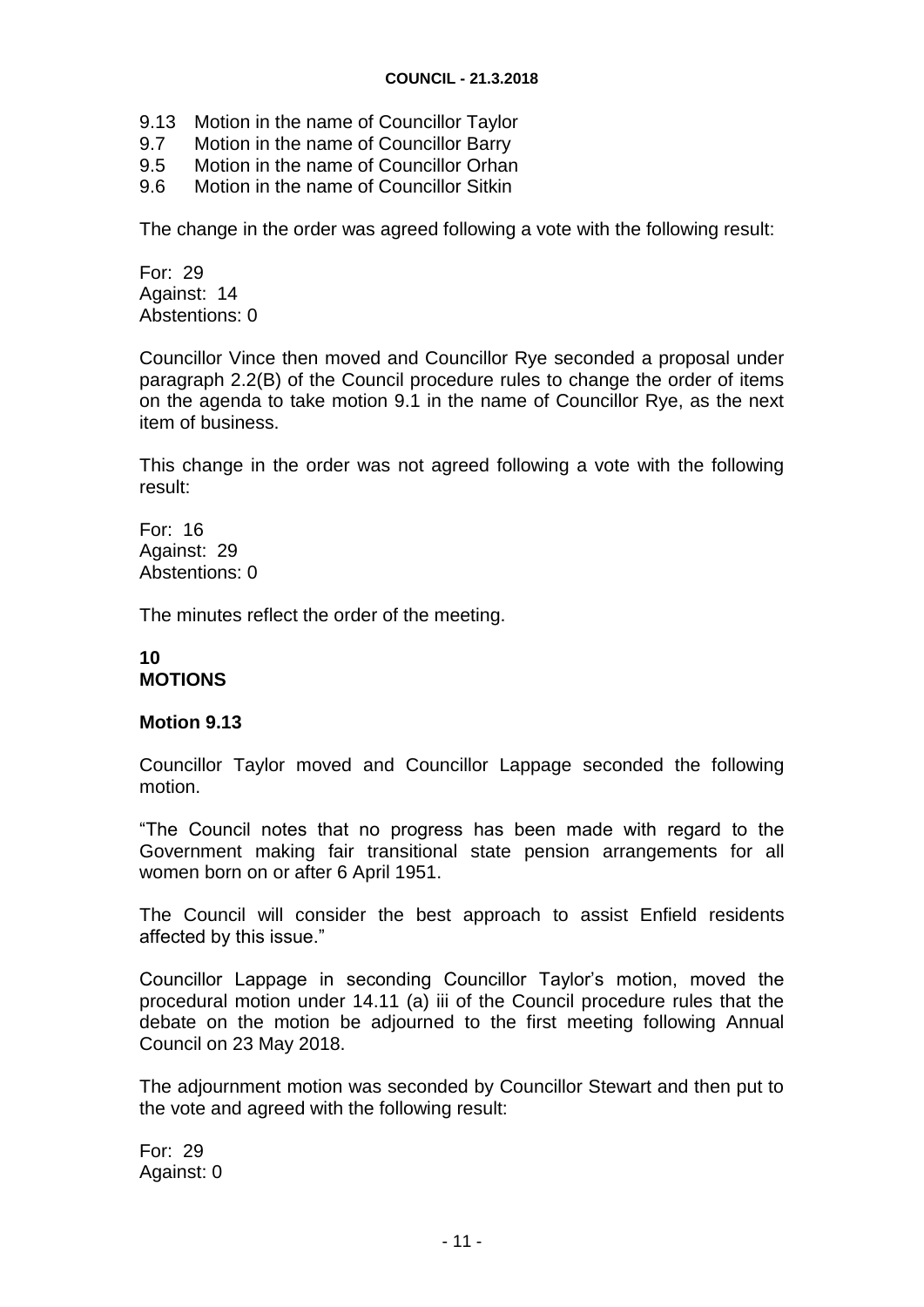Abstentions: 16

#### **Motion 9.7**

Councillor Barry proposed and Councillor Abdullahi seconded the following motion:

"The way that Universal Credit is being implemented is causing unnecessary suffering to women in Enfield.

We ask that the Leader of the Council and the Leader of the Opposition write to the Secretary of State for Work and Pensions as a matter of urgency, urging her to take all necessary steps to change the method of payment so that women are treated fairly."

Following the debate the motion was agreed unanimously.

#### **Motion 9.5**

Councillor Orhan moved and Councillor Stewart seconded the following motion:

"Enfield Council notes the collapse of Carillion and the limited actions taken to date by the Government. This Council is concerned about the impact on schools as Enfield has some schools with Carillion as a provider.

Enfield is concerned of the Governments lack of any real dialogue with local authorities and feels that it would have thought it prudent in the current climate for the Council to be advised on how the Government intends to deal with the collapse of Carillion and the solution it has to honour the public sector contracts.

Further, Enfield will be seeking immediate and urgent clarification from Government and the appointed receiver (PWC) on how it has acted to date; the interim arrangement they have in place; assurance that they will do all they can to ensure a timely transition from the existing providers to new ones; and for a continuation and smooth delivery of all operational services, with a guaranteed assurance that PWC will work collaboratively to ensure no disruption of service to staff and services to Enfield Schools."

Following the debate the motion was agreed unanimously.

During the debate Councillor Bambos Charalambous took his seat in the chamber for his last Council meeting. He made a short speech saying that it had been an honour and a privilege to service the people of Enfield for the last 24 years as councillor and now as an MP for Southgate. He wished everyone the best of luck for the future and hoped for a Labour victory in the upcoming local elections.

#### **Motion 9.6**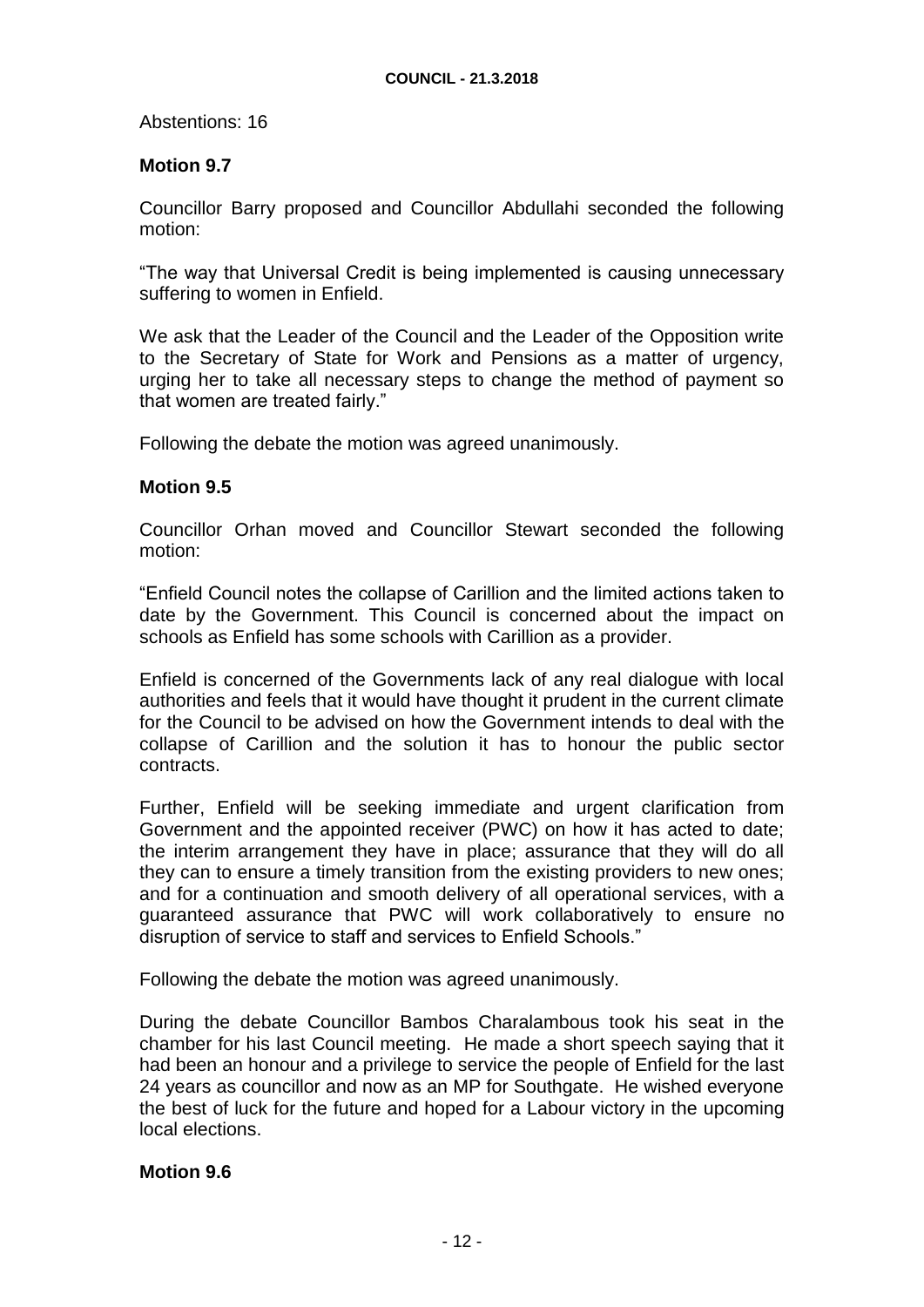Councillor Sitkin moved and Councillor Brett seconded the following motion:

"Enfield Council is grateful to its thousands of resident EU nationals for the tremendous contribution they have made for so many years to our borough's economy and public services, notably benefiting Enfield's NHS and adult social care offer as well as many of our local industries (starting with construction and retail). The Council is also cognizant of the important role that our resident EU nationals have played in fostering the cultural diversity that makes Enfield the special place it is.

The Council therefore directs the Leader of the Majority and the Leader of the Opposition to write the Prime Minister expressing our ardent desire that EU nationals currently residing in the UK receive the commitment that irrespective of the outcome of the Brexit negotiations, they will continue to enjoy the same rights as they currently do, including but not limited to continued terms of service, the same NHS access and pension rights as UK citizens and all ancillary rights of employment and residence. We similarly urge the Prime Minister to defend the existing rights of UK citizens currently living in the European Union."

Following the debate the motion was agreed unanimously.

### **Duration of the time allowed for motions.**

The Mayor advised, at this stage of the meeting, that the time available for motions had now elapsed so Council Procedure Rule 9 would apply.

Motions 9.1, 9.2, 9.3, 9.4, 9.8, 9.9, 9.10, 9.11, 9.12 and 9.14 lapsed under the guillotine.

## **11**

# **DURATION OF TIME ALLOWED FOR THE COUNCIL MEETING**

The Mayor advised, at this stage of the meeting, that the time available to complete the agenda had now elapsed so Council Procedure Rule 9 would apply. No further contribution or replies were permitted.

NOTED that in accordance with Council Procedure Rule 9 (page 4-8 – Part 4), the remaining items of business on the Council agenda were considered without debate.

## **12 COUNCILLOR QUESTION TIME**

#### **1. Urgent Questions**

There were no urgent questions.

## **2. Questions by Councillors**